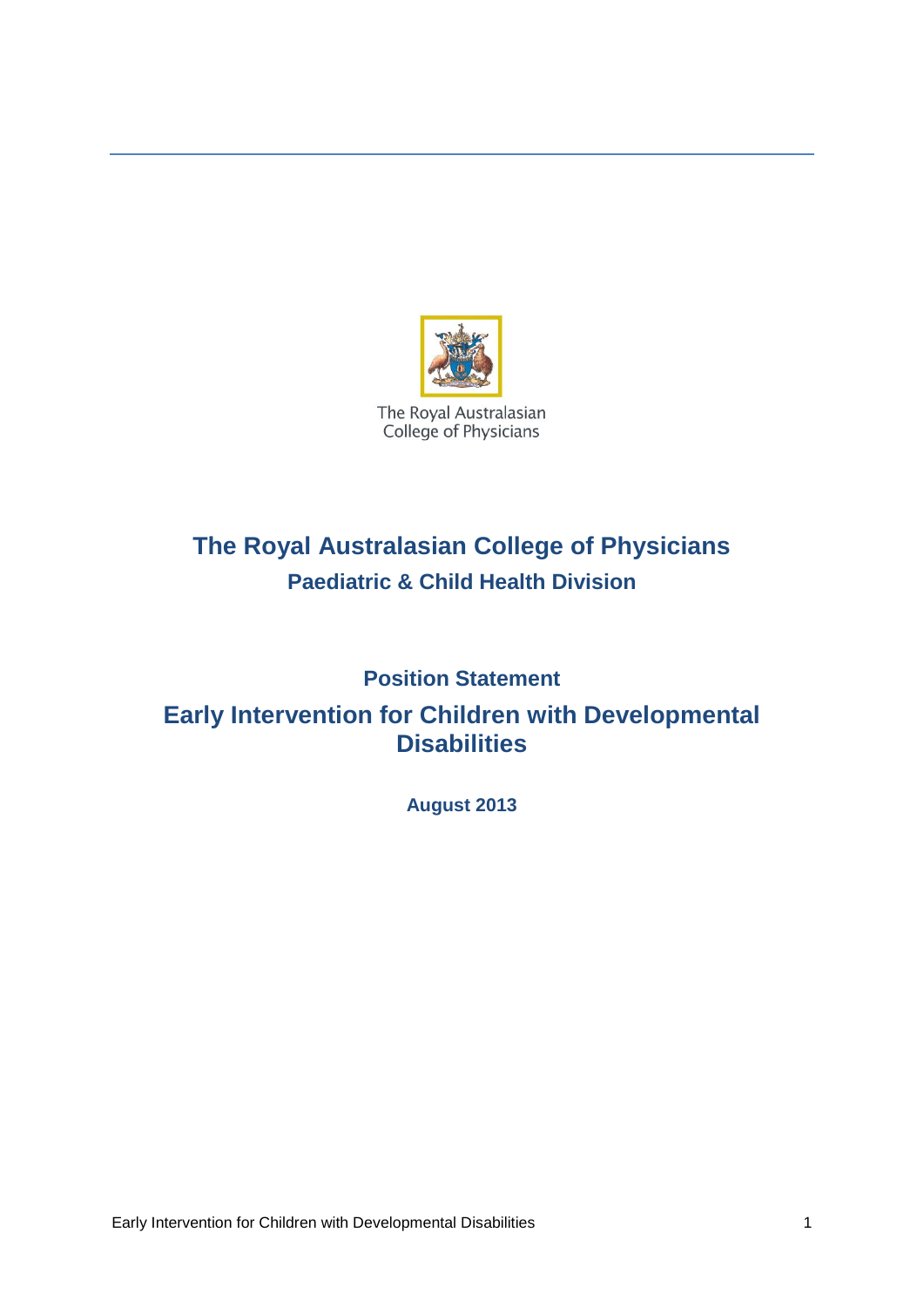# **Early Intervention for Children with Developmental Disabilities**

### **Executive Summary**

Children with developmental disabilities can lead a rich and rewarding life, yet as a group, are among the more vulnerable within our community.

Early intervention for children with developmental disabilities involves timely provision of an optimal nurturing and learning environment that aims to maximise developmental and health outcomes and reduce the degree of functional limitations. It is a system of coordinated services that promotes the child's growth and development and supports families during the critical early years. Early intervention can provide primary, secondary and tertiary prevention. Promotion of long term health and wellbeing through early detection of determinants of adverse outcomes should be a feature of early intervention programs.<sup>1</sup> Early intervention is of clear benefit to children with developmental disabilities. This position statement focuses predominantly on intervention for children with disabilities during the early childhood years, often referred to as early intervention by families and service providers.

Early intervention ideally follows early identification of developmental problems. When developmental problems are identified, a comprehensive assessment and diagnosis must be carried out. It must examine the functional abilities, developmental diagnoses, health conditions and other factors likely to influence future outcomes and wellbeing. Identifying these factors enables parents and professionals to better match the intervention and support to the child and family's needs.

There is evidence that providing support and services for infants and young children with early developmental impairments and their families can alter the child's longer term developmental trajectory, and reduce the risk of secondary health and psychosocial complications. Early intervention programs are best delivered in a coordinated, planned, family centred manner that reflects a lifecourse approach to health and wellbeing outcomes. Supporting the family is a crucial component of early intervention programs, as the family has a key role in fostering their child's developmental potential and may experience additional stresses as they meet the special needs of their child. Even when the child might continue to experience significant limitations in their day to day skills, early intervention can improve function and increase the ability of the family, services and the community to support and include the child.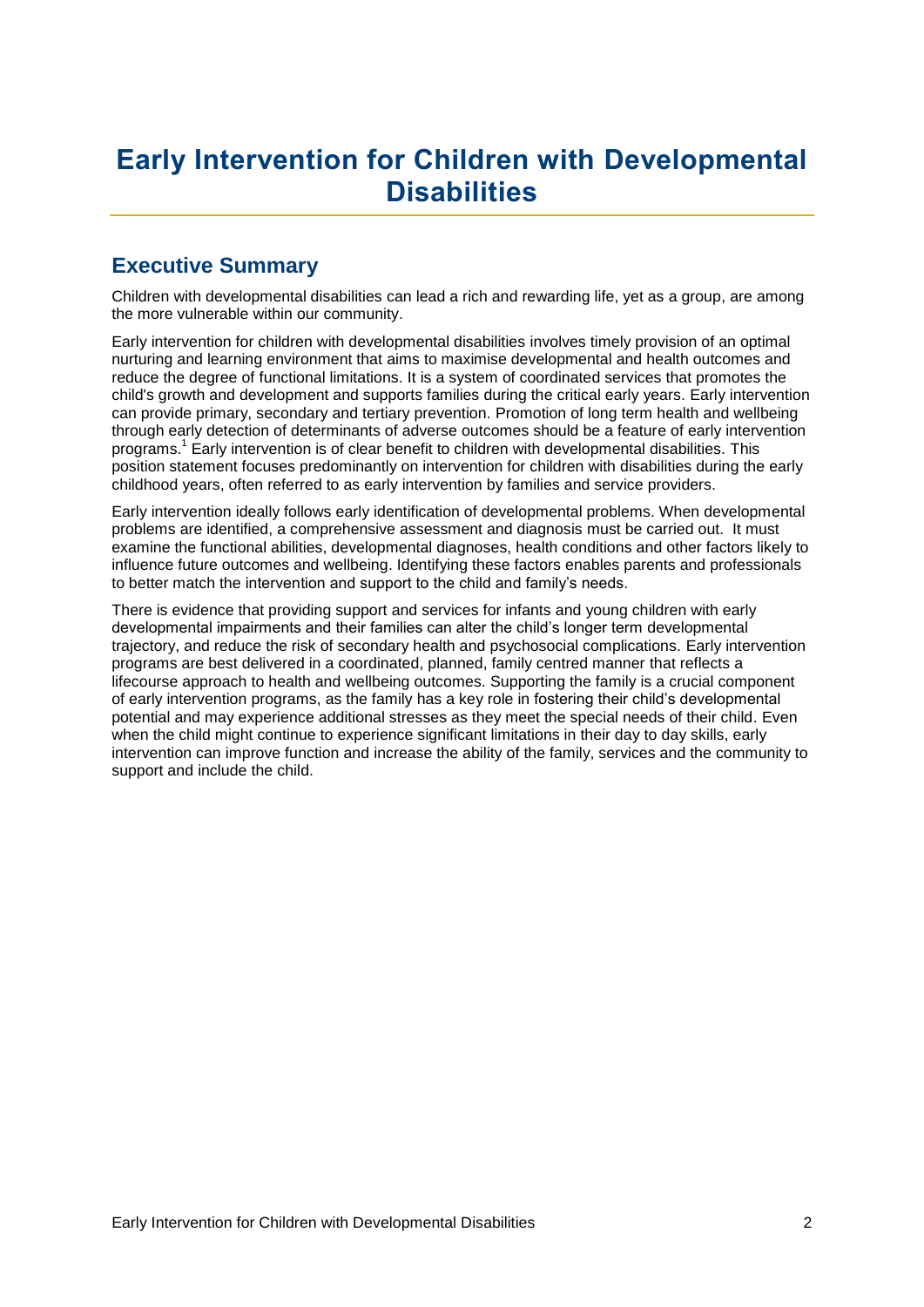#### *Recommendations*

#### **Overarching Principles**

- 1. Early intervention services for children with a disability should be aligned with the United Nations Convention on the Rights of the Child and the Convention on the Rights of People with Disabilities.
- 2. Inclusion of children with disabilities in all community activities is a means of creating societies in which all people with disabilities are accepted and valued.
- 3. Early intervention is more effective if delivered across all environments, including home, child care, other educational settings and all places that children access.
- 4. The families of children with disabilities should receive appropriate support to maintain their health and wellbeing.
- 5. A person-centred approach, and family-centred practice, in which the needs of the child and their family are prioritised should characterise the service system.
- 6. It is important that children with disabilities experience equity of access to intervention and other services, and are not discriminated against through requirements of programs for the child to have a medical diagnosis.

#### **Prevention of avoidable health problems**

- 1. Public health initiatives that reduce the occurrence of preventable conditions such as acquired brain damage (e.g. near drowning, shaken baby syndrome), exposure to toxins such as lead or alcohol, and vaccine-preventable diseases, should continue to be promoted.
- 2. It is important to increase awareness of and implementation of strategies to reduce those conditions that occur more commonly in children with disabilities, e.g. mental health problems.

#### **Early intervention; the first stage of a comprehensive lifecourse model of care**

- 1. Specialist early intervention services must be evidence based, or in the absence of evidence, based on expert consensus.
- 2. All children with disabilities and developmental delays should have access to high quality early childhood education and care services that support and enhance their functional participation.
- 3. It is important to implement strategies that enable early detection of children with disabilities so that timely intervention can be offered.
- 4. The goals of intervention should be comprehensive, and in addition to the improvement of functional skills and abilities, encompass those factors that are associated with longer term wellbeing of the child and family. An ecological approach to therapy, with an emphasis on family as a major influence on their child's early development, supported and educated by early intervention services, should be evident.
- 5. Early intervention services should map clearly onto a lifecourse framework that recognises the long term nature of the disabilities and the impact of critical periods of transition for the child and family (chronic disease framework).
- 6. Early intervention services are best delivered within a reasonable proximity to where the child lives.
- 7. Distinctions between health conditions and disabilities or impairments should be maintained. A particular health condition can be associated with varying degrees of impairment.
- 8. Parents and other carers better advocate for their child if they understand their child's diagnoses, abilities, personal strengths and ongoing needs for support and services as they will remain the most significant advocate for their child.
- 9. Multidisciplinary models of care should be established at the time of diagnosis. These should be characterised by effective and sustained collaboration across sectors, health, disability, education and family and community services, and professionals.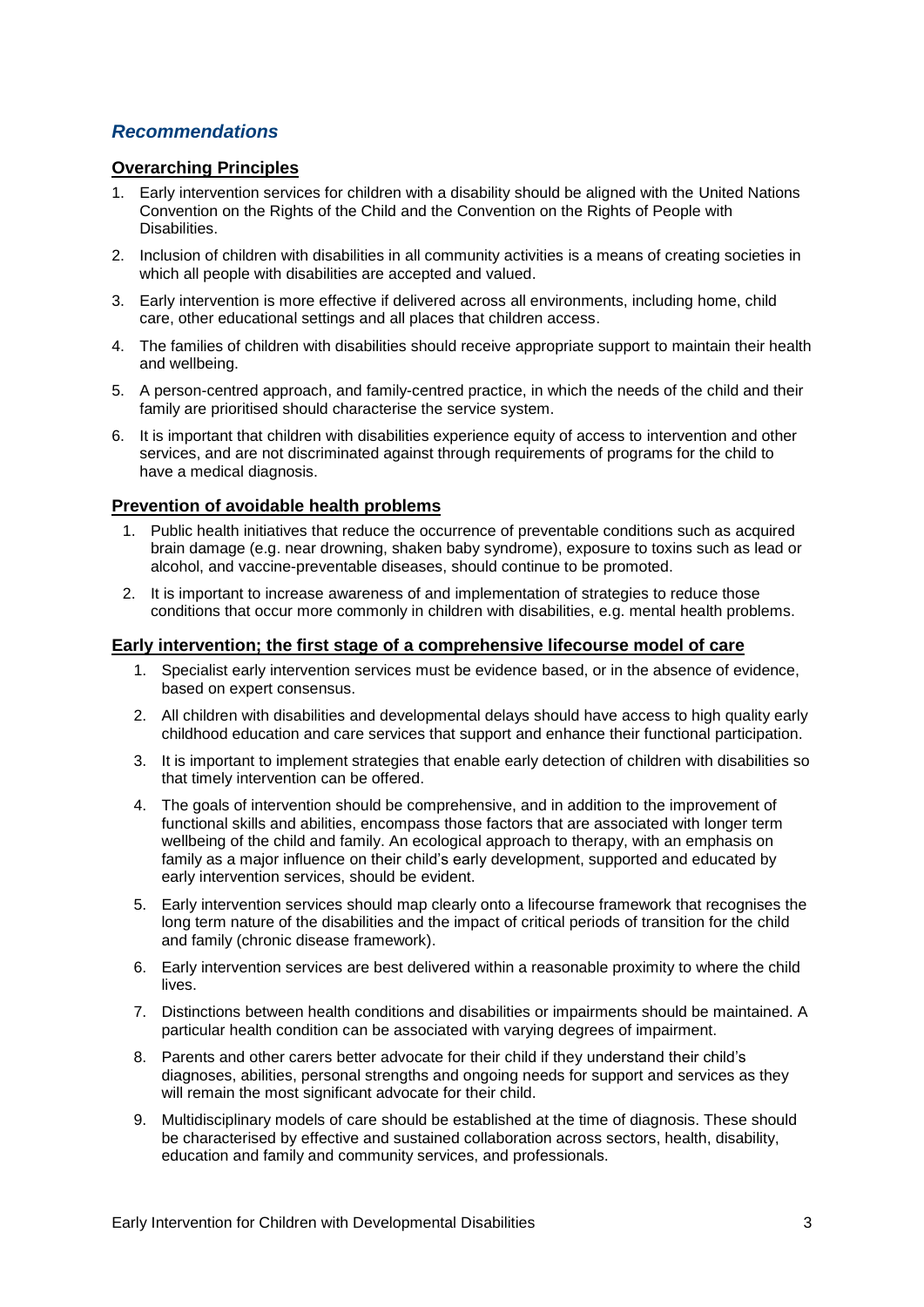10. For those children who are predicted to continue to have significant activity limitations, services should continue to assist them to access the community and educational and other services as a valued member of that community.

#### **Access to and planning of early intervention services**

- 1. Eligibility for specialist early intervention services is most appropriately determined by comprehensive assessment of the child's functional abilities. The identification of an underlying health condition may assist with treatment planning, but rarely determines the child's responses to education, therapy or support to families.
- 2. Service planning and delivery should include consideration of parent/carer priorities as well as other factors that influence outcomes and responses to intervention.
- 3. Individualised plans in which clearly articulated and relevant developmental or learning goals for the child should inform delivery of multidisciplinary early intervention services.
- 4. In Australia, major service reform involving simplification and increased responsiveness of models of care and funding, removal of barriers to health and other systems of care, increased collaboration across sectors, better referral pathways, and improved transition across lifestages are required to deliver more effective services.
- 5. A closer collaboration between diagnosticians and early childhood intervention (ECI) services could determine better sharing of information about diagnosis, prognosis, treatment and interventions with families, supporting them to adjust to the special needs of their child.
- 6. Increase funding for research of intervention for children with disabilities with an emphasis on translating that research into clinical practice.
- 7. Paediatricians should contribute their professional and clinical expertise to the development of policy and service models of early intervention for children with disabilities.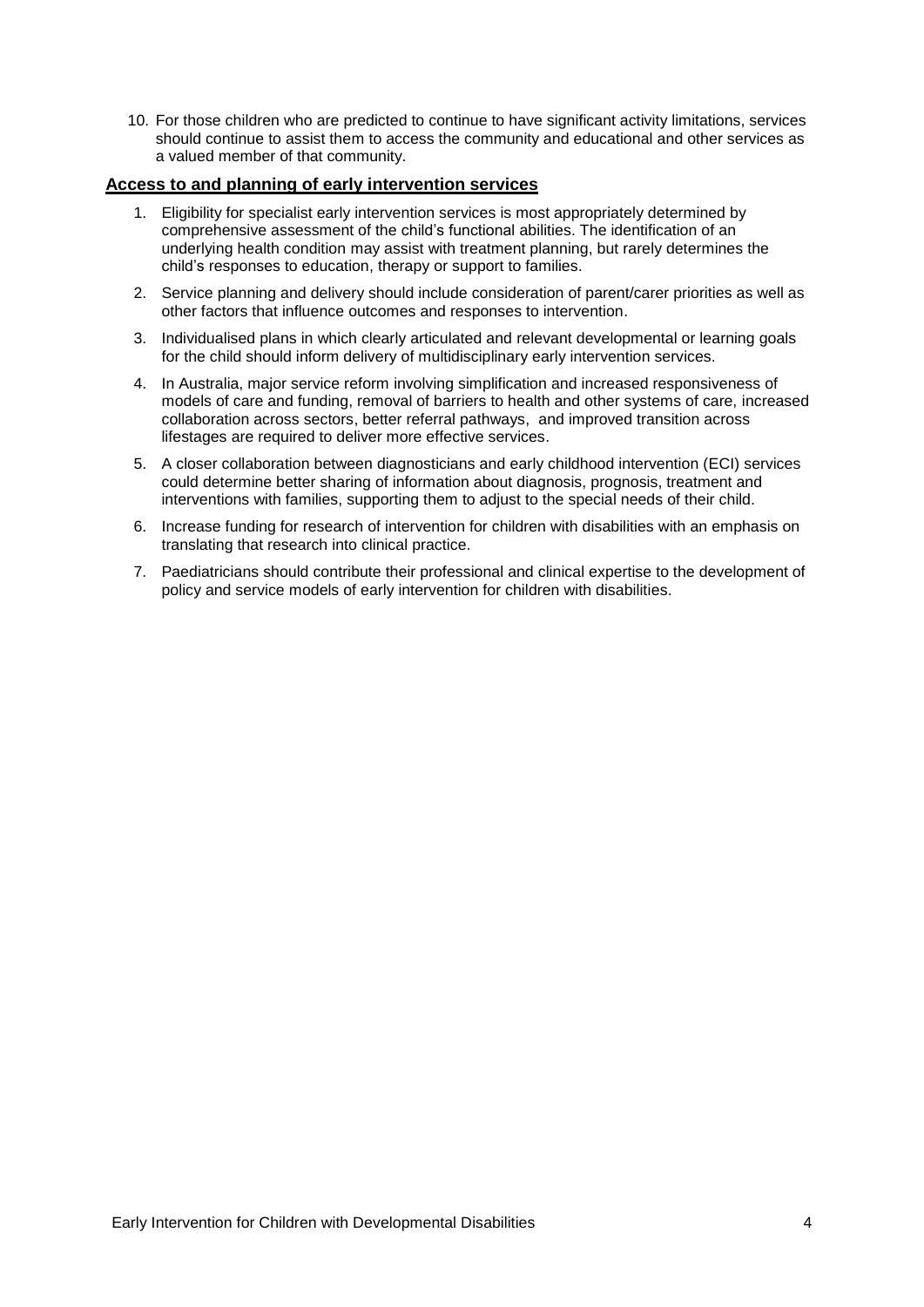## **Early intervention for children with developmental disabilities**

#### *Introduction*

Early childhood intervention is the process of providing specialised support and services for infants and young children with developmental delays or disabilities, and their families, in order to promote development, well-being and community participation. 2 There is evidence that effective early intervention can positively alter the child's longer term trajectory<sup>3</sup>, achieve significant savings<sup>4</sup>, and potentially reduce the risk of secondary health and psychosocial complications

<span id="page-4-1"></span>The International Classification of Functioning, Disability and Health (ICF) defines disability as an umbrella term for impairments, activity limitations and participation restrictions. Disability is the interaction between individuals with a health condition (e.g. cerebral palsy, Down syndrome and depression) and personal and environmental factors (e.g. negative attitudes, inaccessible transportation and public buildings, and limited social supports).<sup>5</sup> A given health condition might be associated with a range of disability levels, or even none.

Children with developmental disabilities can lead a rich and rewarding life, yet as a group are among the more vulnerable within our community. Typically, they will be involved with numerous professionals and organisations from an early age, and may not fully participate alongside their peers in community and educational activities. Children with disabilities are likely to experience higher rates of mental and physical health problems, and increased requirements for general health services.

Early intervention programs are best delivered in a coordinated, planned, family centred manner, which reflects a lifecourse approach to health and wellbeing outcomes. Even when the child continues to experience significant limitations in their day to day skills, early intervention has the capacity to improve function and increase the ability of the family, services and the community to support the child. Commitment by professionals through these early years to the child and family is important as the parents come to understand the longer term prognosis and adjust to the special needs of their child.

#### *Understanding Developmental Disability*

Developmental disability is a permanent cognitive and/or physical impairment that usually occurs in the early years of life but can occur any time before the age of 18 years.

<span id="page-4-2"></span><span id="page-4-0"></span>Disability results from the interaction between persons with impairments and attitudinal and environmental barriers that hinder their full and effective participation in society on an equal basis with others.<sup>6</sup> The World Report on Disabilit[y](#page-4-0)<sup>7</sup> stresses that disability is the umbrella term for impairments, activity limitations and participation restrictions. It refers to the negative aspects of the interaction between an individual (with a health condition) and that individual's contextual factors (environmental and personal factors).<sup>7</sup> "Health conditions" are diseases, injuries, and disorders, while "impairments" are specific decrements in body functions and structures, often identified as symptoms or signs of health conditions. Health conditions on their own are not the same as disability. Children with disabilities may not think of themselves as having a disability. "Therefore working with children with disabilities requires carefully tailored approaches. Labelling a child solely in terms of their health condition should be avoided. They are children first and aspire to participate in normal family and peer-group activities." 8

#### **Terminology: Developmental Disability or Developmental Delay?**

Global Developmental Delay (GDD) can be defined as *the situation where there is either a delay in acquisition of developmental tasks or milestones, or (less commonly) a disorder of development in which milestones are achieved but qualitatively different (such as with disordered word combinations,*  or some personal-social milestones).<sup>9</sup> The current use of the term has been shaped by the Practice Parameter of the American Academy of Neurology, which defines GDD as *a subset of children with developmental disabilities who have a significant persistent (at least for 6 months) delay (performance 2 standard deviations or more below the mean on age-appropriate, standardised norm-referenced testing) in 2 or more developmental domains.* It can be a misleading and imprecise diagnostic term for children from zero to five years who present with multiple developmental problems.

There are a number of problems with this terminology. It is not necessarily associated with prognosis in particular cognitive impairment.<sup>10</sup> The children to whom the term is applied are, for the most part,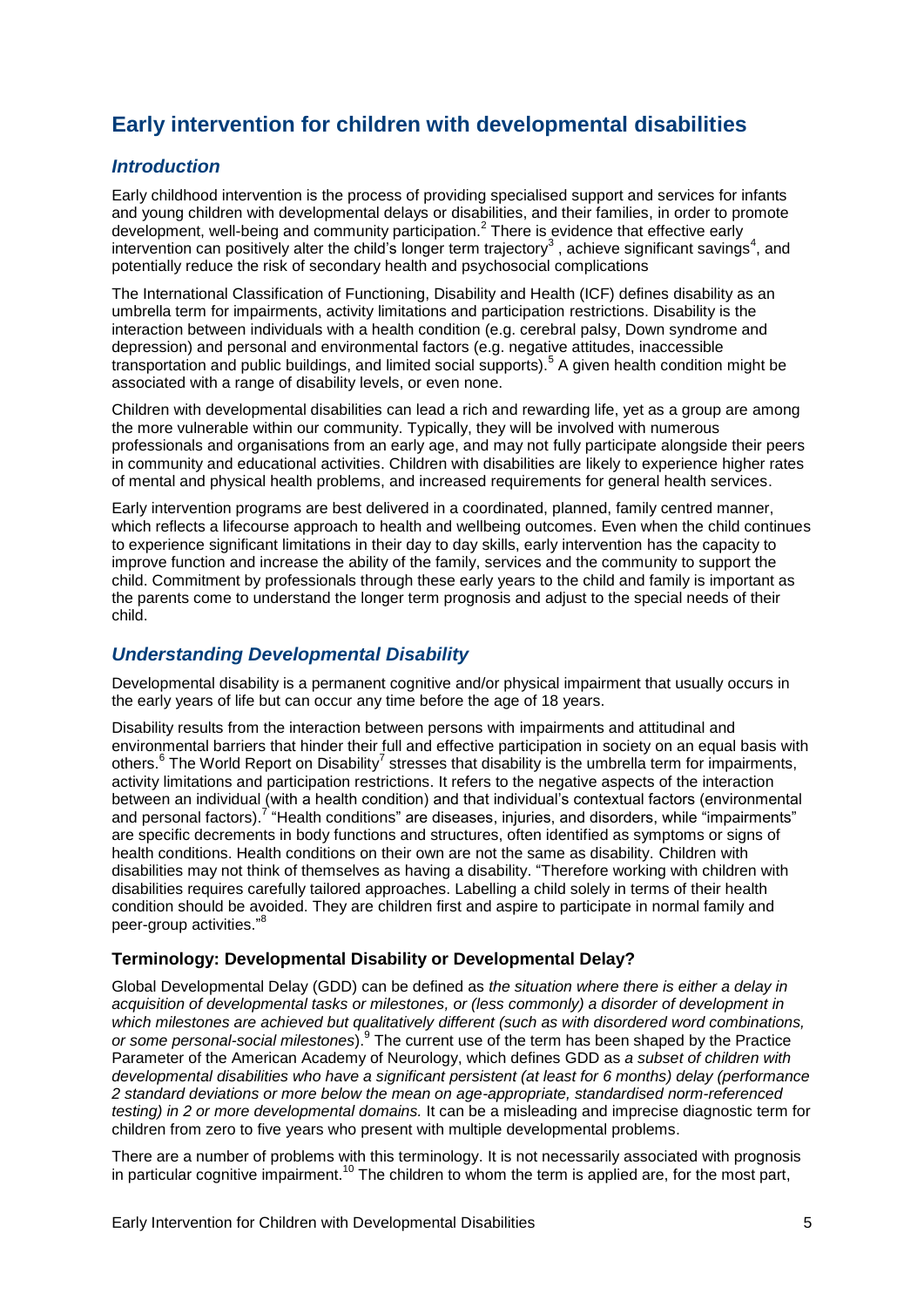not affected in all domains and it offers no descriptors as to the domains of delay. Thus some experts believe that the term Global Developmental Delay is inherently limited.<sup>11</sup> Many of the children are not simply delayed, which would imply catch-up; rather, they are impaired. Further, the diagnosis implies to parents, caregivers, and therapists that the condition is temporary and prognosis favourable. If the child fails to catch up, disappointment, anger, and frustration may ensue. Among clinicians, there is no clear consensus about whether cognitive skills must be affected for the term to be applied, and this is evident in the definitions noted above.

The term "developmental disability" may be a more useful term. The US Centers for Disease Control and Prevention (CDC) define it as *a permanent cognitive and/or physical impairment that usually occurs in the early years of life but can occur anytime before the age of 18 years* thus time being the crucial component. However, its usage in the early years of life may be limited as it may be difficult to predict the longer term developmental trajectory.

The term "developmental trajectory" describes the course of development over time and has been used to describe behaviour in psychosocial research.<sup>12</sup> It does need to be emphasised that environmental factors remain important for all children's progress.

#### *Developmental disabilities are common*

Developmental concerns are very common during early childhood years,<sup>[3,](#page-4-1) 13</sup> however a smaller proportion of children are likely to experience a significant ongoing developmental disability. In Australia, approximately 300,000 children in Australia have a disability,<sup>14</sup> or about 7.6% of the child population aged zero to fourteen. Globally, about 15 per cent of the world's population lives with some form of disability, of whom two to four per cent experience significant difficulties in functioning.<sup>[7](#page-4-0)</sup>

#### *The human rights implications for early intervention services*

There are increasing calls for adopting a human rights based approach to planning and delivering health services for people with developmental disabilities in Australia.<sup>15</sup> Tangible evidence of such an approach includes: improved policy with measurable outcomes, improved service access via clear referral pathways and the sharing of resources across disability and (mental) health services, and improved service delivery through training and education initiatives for both the mental health and disability workforce. This approach emphasises that even in the absence of likely significant cognitive gains to be made from early intervention, the child with disabilities should nonetheless receive support to continue to enable them to participate in their family and community.

Both the UN Convention on the Rights of the Child and UN Convention on the Rights of Persons with Disabilities have relevance for provision of early intervention for children with developmental disabilities.

UN Convention on the Rights of the Child - Article 23 recognises that (summarised):<sup>16</sup>

- 1. A mentally or physically disabled child should enjoy a full and decent life, in conditions which ensure dignity, promote self-reliance and facilitate the child's active participation in the community.
- 2. The right of the disabled child to special care …and assistance for which application is made and which is appropriate to the child's condition and to the circumstances of the parents or others caring for the child.
- 3. Assistance…shall be provided free of charge…and shall be designed to ensure that the disabled child has effective access to and receives education, training, health care services, rehabilitation services, preparation for employment and recreation opportunities in a manner conducive to the child's achieving the fullest possible social integration and individual development, including his or her cultural and spiritual development.

*UN Convention on the Rights of Persons with Disabilities Article 26*, Habilitation and Rehabilitation, calls for:

… appropriate measures, including through peer support, to enable persons with disabilities to attain and maintain their maximum independence, full physical, mental, social and vocational ability, and full inclusion and participation in all aspects of life[.](#page-4-2)<sup>6</sup>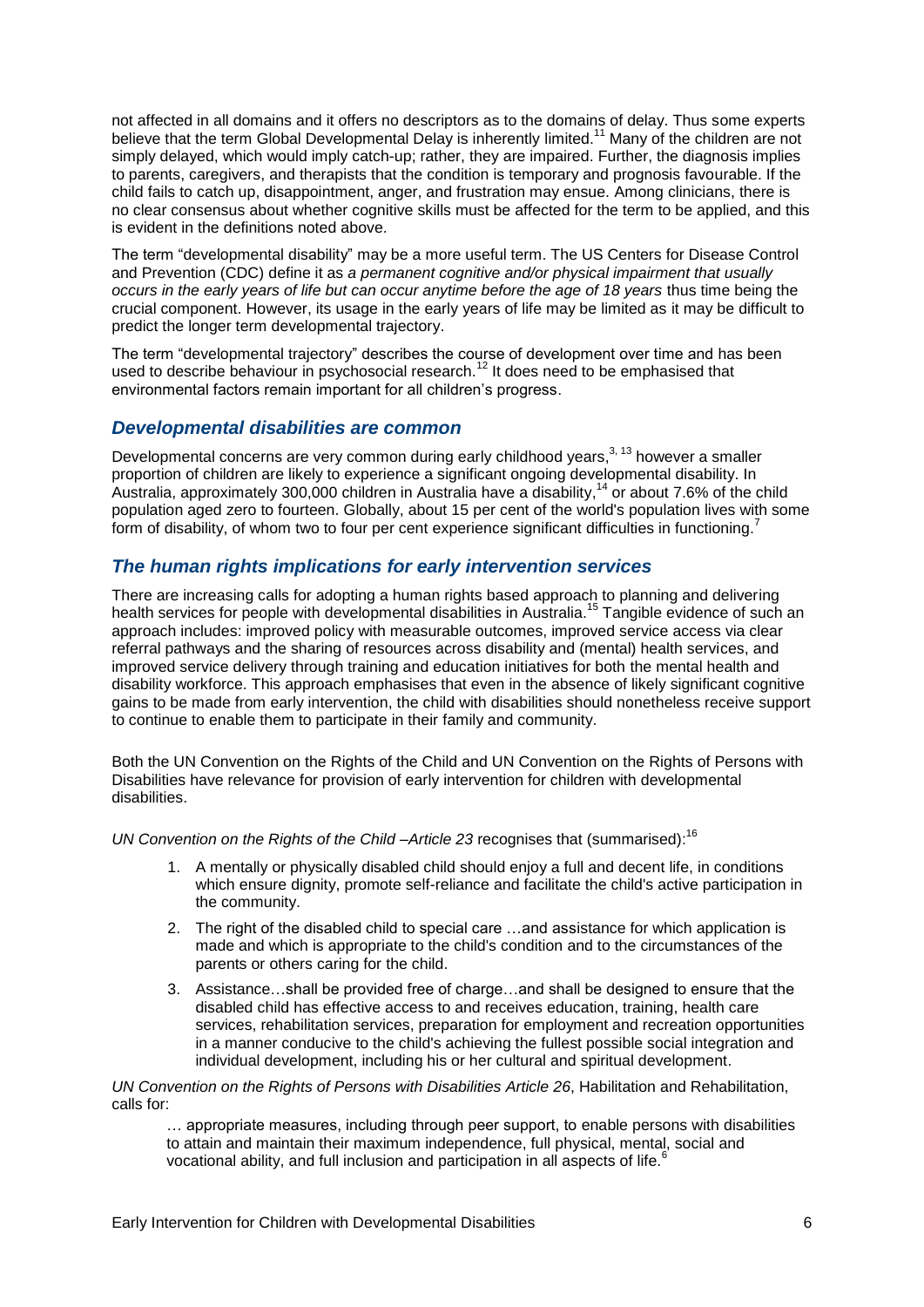#### *Implementing a planned and connected system of services*

A comprehensive approach is required for the provision of care and support for children with developmental disabilities encompassing diagnostic, health, disability, education and intervention services. Service models should recognise the special needs of children with disabilities and their families during the first years of life, and also provide support within a framework that is based on principles that will remain relevant throughout the lifecourse. The impact of developmental impairments on daily functioning may become increasingly apparent during the early years, yet clarity regarding an overall diagnosis may take longer to establish. This phenomenon can frustrate families and professionals who work within and with systems based on eligibility criteria centred around a diagnosis.

Extensive evidence exists that our systems of care for young children remain excessively complex and fragmented, characteristics that risk limiting effectiveness of interventions.<sup>17</sup> Many attempts have been made to coordinate systems more effectively, both locally and internationally, yet these too may add to the complexity with different types of intervention, methods of determining eligibility and principles of care.

Children with disabilities may be exposed to additional risks that can further compound adverse health and wellbeing outcomes.<sup>18</sup> There is growing evidence that a large proportion of this inequity is due to factors other than the primary/biological cause of their disability.

The impact of caring for a child with developmental disability may be cumulative throughout the lifecourse. Persistent, constant demands for care and support can be exhausting for carers, who are sometimes referred to as "perpetual parents" (Grant et al., 2003)<sup>19</sup>. The Australian National Carer Strategy<sup>20</sup> provides a framework for services to recognise and respond to the important roles carers have in the health and wellbeing of people with disabilities.

#### **Provision of optimal environments for developmental progress, health and wellbeing**

Universal programs at a primary care level should be aimed at identification of children at developmental risk. When a child is identified at developmental risk then early intervention should be tailored to individual needs.

It is clear that a number of environmental factors can influence child development. Many are clearly known to affect brain development both in utero and ex utero for example drugs, alcohol and lead poisoning. However it is also known that other environmental factors such as poverty, nutrition, trauma and parental mental health have significant associations with a child's development and longer term outcomes. $21$  New evidence suggests that extreme environmental influences can modify DNA methylation and hence genetic transcription of a number of factors critical to brain development and these effects may be permanent. The critical periods in brain development may indeed offer both a vulnerability to both adverse environments and potential positive effects from early intervention. This position statement recognises the importance of public health measures and the contribution of paediatricians to these important initiatives in addressing the prevention, early recognition and interventions for children with developmental disabilities.

A comprehensive prevention framework for developmental disabilities may be understood in terms of the public health approach to reduction in morbidity. This distinguishes between primary prevention (population-wide approaches to remove or reduce the cause of a health problem before it arises), secondary prevention (actions to detect and minimise a health problem at an early stage) and tertiary prevention (actions to reduce the impact of an already established disease by restoring function and reducing disease-related complications).

1

<sup>\*</sup> "Early childhood" is understood as per the World Health Organisation definition as the period from prenatal development up to the age of eight years, cf. *Early child development: a powerful equalizer*, available at [http://www.who.int/maternal\\_child\\_adolescent/documents/ecd\\_final\\_m30/en/,](http://www.who.int/maternal_child_adolescent/documents/ecd_final_m30/en/) accessed 17/05/2013.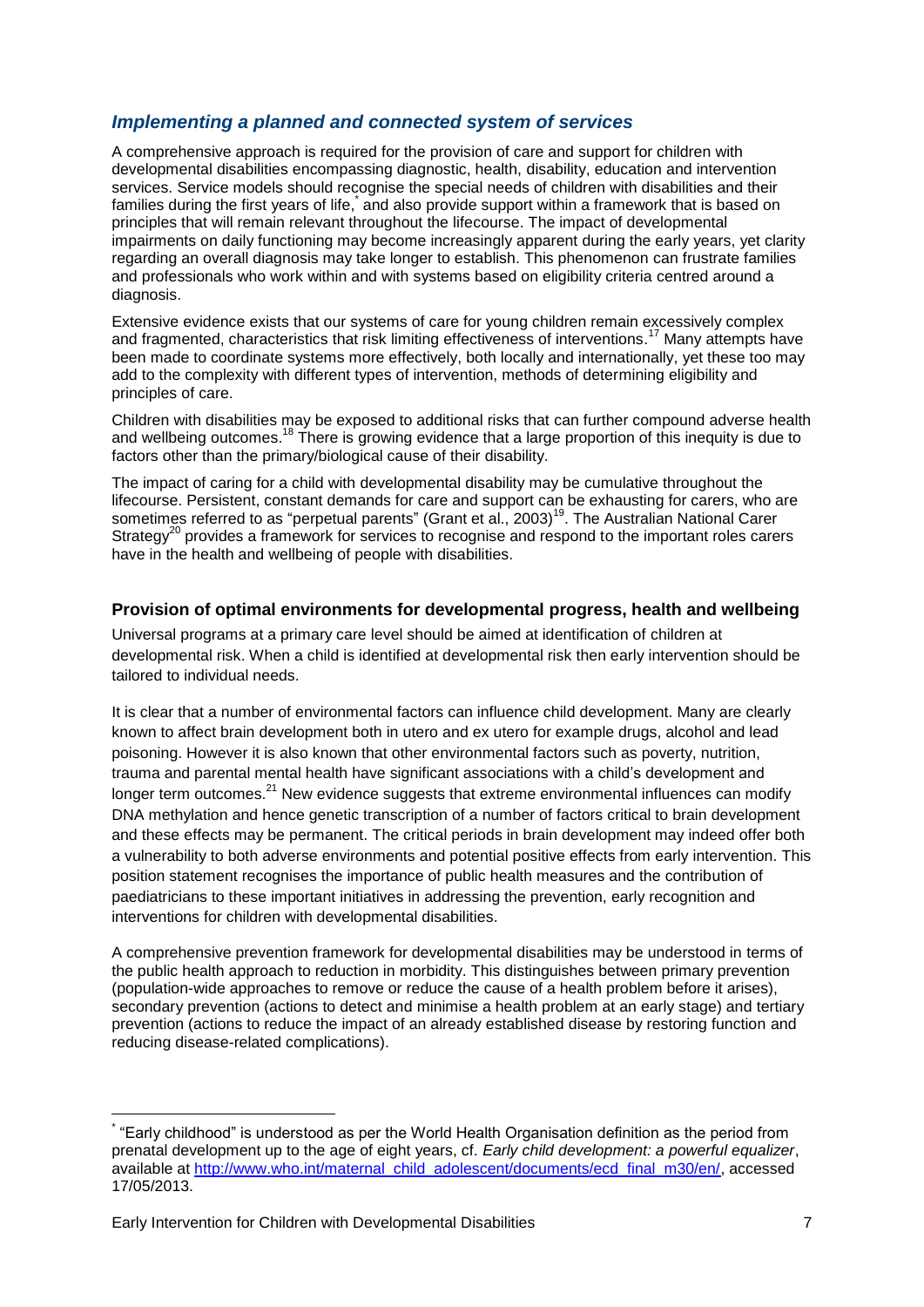Primary prevention initiatives include efforts to prevent those developmental disabilities due to known toxins or injury, such as fetal alcohol syndrome or lead toxicity. Although more research is needed to improve interventions, current knowledge is adequate to warrant the expansion of existing prevention programs. Past initiatives, such as prevention of Rhesus isoimmunisation associated haemolytic disease of the newborn and subsequent kernicterus causing deafness and cerebral palsy have had major benefits for children. The message of "no alcohol in pregnancy is safe" must be given unambiguously

Secondary prevention is important for children with developmental disabilities in order to improve health and reduce the well established risk of adverse health problems in later childhood and adult life. There is limited data on the trajectory of secondary health complications such as obesity, but some evidence does demonstrate that risk rises as early as 6-8 years of age.<sup>22</sup> Early intervention services should address the determinants of these outcomes, for example, social adversity, behaviour management strategies, active and healthy lifestyles, as intervening early has the best chance of improving outcomes.

Tertiary prevention targets existing conditions by intervening early with the aim of improving outcomes. Children with challenging behaviour or mental health conditions benefit from early intervention to reduce the longer term risks of placement or family breakdown, exclusion from services such as school, and additional adverse health risks.

#### **Assessment and Diagnosis**

Assessment and diagnosis of the child with developmental disability is a critical and often stressful period for parents. <sup>23, 24, 25, 26</sup> Services provided at this time should not only enable expert clinicians to deliver best practice and accurate diagnosis, but also the level of support and counselling that will assist parents, before during and after diagnostic assessment. There is good evidence that the parents' initial experiences with health professionals at this critical time can have a major and lasting influence on their ability to cope with their child's condition.<sup>27 28 29</sup> Clinicians should be open and honest with families about the child's condition, sensitive to the families' circumstances and needs and portray a positive view of the child.<sup>30</sup>

<span id="page-7-0"></span>Diagnostic assessment should be based on a comprehensive ecological framework, and anchored in a strengths and resilience focused approach to understanding the child.<sup>31</sup> Close and effective collaboration amongst professionals is important to ensure consistency across professional opinion and recommendations. Interdisciplinary approaches (allied health and medical, early education and others working to support the child and family in both specialist and universal services) are key to an accurate understanding of the child in their family context. More accurate prediction of responses to treatment may be achieved with such an assessment.

A comprehensive assessment should elucidate both *diagnostic* and *functional* elements. Diagnosis involves the identification and interpretation of symptoms and signs (neurological, behavioural, and physical) in order to describe a health condition and determine degree of functional abilities, define a cause where possible, estimate prognosis, and guide appropriate investigation and management. Diagnosis might involve the application of a categorical label, which can define a condition by behavioural phenotype (for example, autism), physical syndrome (such as cerebral palsy), or biological aetiology (for example, Fragile X syndrome). Diagnostic labels, however, may reveal little about how a child is functioning,<sup>[40](#page-9-0)</sup> and thus do not necessarily predict service needs.<sup>32</sup> 33 An assessment of function is associated with diagnosis and is required to plan and implement interventions.<sup>[40](#page-9-0)</sup> It is improvements in function, rather than change in diagnostic status, which are useful in the evaluation of outcomes. <sup>[40](#page-9-0)</sup> Labels may also say little about environmental influences on a child's function, the salience of which is incorporated into contemporary models of disability.<sup>[31](#page-7-0)</sup> 34 [40](#page-9-0) [41](#page-9-1)

#### **Early intervention**

Early intervention for children with developmental disabilities refers to timely provision of an optimal nurturing and learning environment that will maximise developmental outcomes and prevent activity based, functional and participation limitations. It is a system of coordinated services that promotes the child's growth and development and supports families during the critical early years.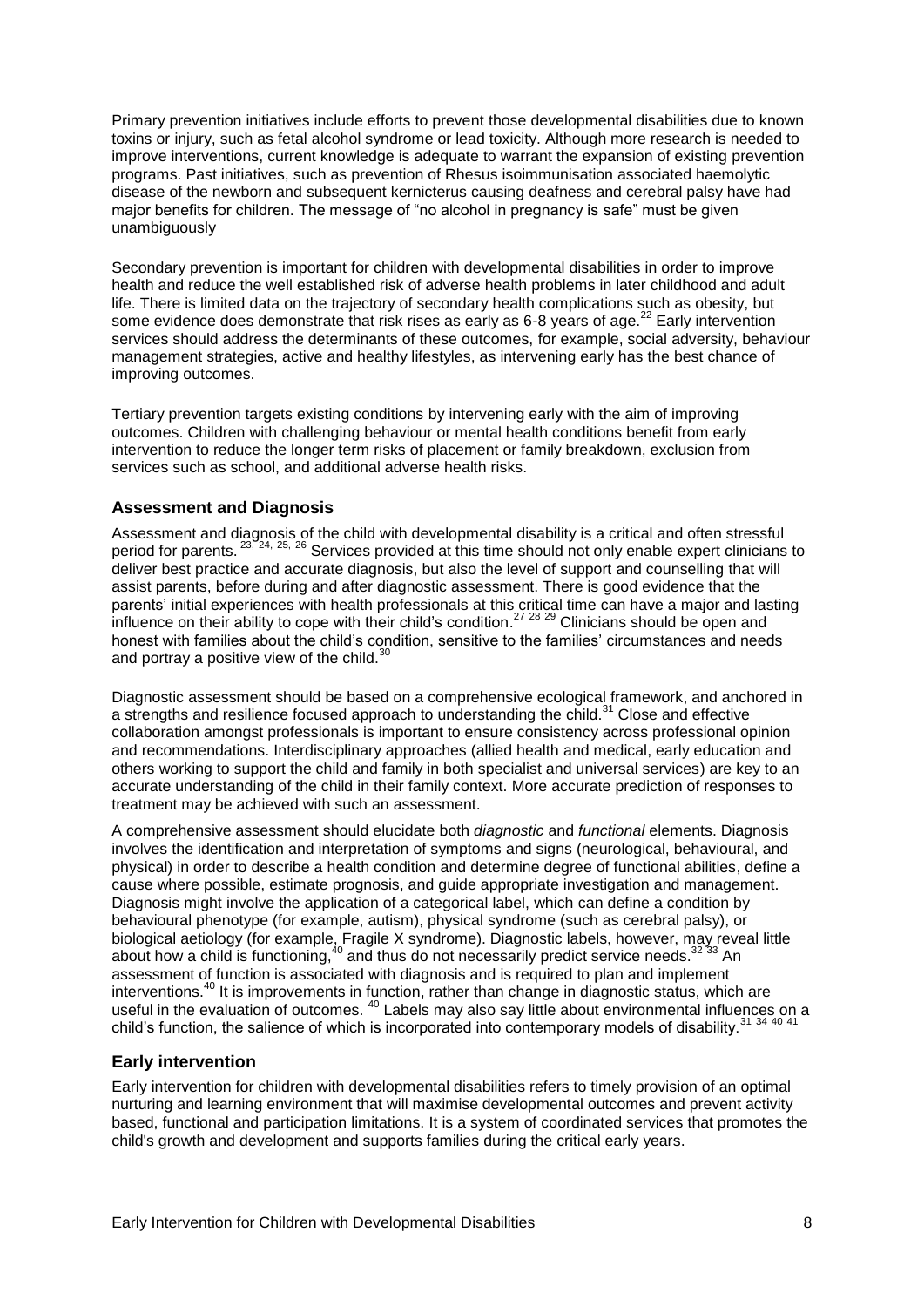There is evidence that early identification and intervention improves outcomes both for the child and for the family. In general intervention is more likely to be successful when it focuses as much on supporting and training parents as it does on directly working with the child.

The concepts of "vulnerable" or "critical" periods in development are also mentioned as an opportunistic time for maximum influence on outcome. "A **critical period"** is a phase in the life span during which a child has heightened sensitivity to exogenous stimuli that are required for the development of a particular skill. Pruning or selection of active neural circuits takes place throughout life, but is far more common in early childhood. For many this may be in the first 2 years of life when brain connections are being made and the brain is at a period of maximum growth and plasticity. Other important periods of brain growth and development occur during the lifespan.

A meta-analysis in 1986 examined the effects of early intervention services on a broad range of children with disabilities younger than 3 years of age, and their families.<sup>35</sup> Results indicated that early intervention is effective in promoting developmental progress in infants and toddlers with biologically based disabilities. Programs oriented towards less severely affected children, which enrolled children before 6 months of age and encouraged high levels of parent involvement, achieved the best outcomes<sup>3</sup>

<span id="page-8-0"></span>Expert review<sup>36</sup> of early intervention for children with specific types of disabilities, such as autism, is often informative for the broader population of children with disabilities. Even if it is not possible to recommend a specific programme that is suitable for all children with disabilities, it is possible to draw conclusions about characteristics of more successful programs. These include provision of specific curricula, highly supportive teaching environments, involvement and engagement with families and strategies to support generalisation of acquired skills.<sup>[36](#page-8-0)</sup> Goal directed therapy should be recognised as being able to be tailored for individual needs. Therapy should have goals and regular reviews by experienced clinicians as to outcomes and attainment of goals.

<span id="page-8-1"></span>A review of the effectiveness of early intervention<sup>37</sup>, identified that there was limited research specifically related to intervention for children with disabilities. Further high quality research exploring the benefits of early intervention is urgently required in order to inform more effectively how early intervention can be delivered to achieve best outcomes for children and families.

Research evidence on its own is not sufficient to determine access to and the type of early intervention required. The UNCRPD and UNCRC clearly articulate the human rights imperative to provide support to enable the child to access educational and other services. Specialist therapy and educational intervention may be required during preschool years in order for the child to be in the mainstream or supported education system.

#### **Eligibility criteria**

A threshold for early intervention programs should be identified as those children at significant risk of adverse developmental outcomes for whatever reason (biological, environmental or a combination of both). This might include developmental delay/developmental disability, atypical development, known medical situations of high risk for poor developmental outcomes or significant exposure to environmental factors. Each child at risk should have access to services to maximise developmental outcomes.

Determining eligibility for early intervention services on the basis of diagnosis, or health condition, may result in unintended consequences. The impact of developmental impairments on daily functioning may become increasingly apparent during the early years, yet clarity regarding an overall diagnosis (with distinctive symptom pattern and predictable natural history) may take longer to establish.

Early intervention service models with diagnosis-based eligibility criteria can encourage the premature, clinically inappropriate application of diagnoses with long term implications in situations where uncertainty exists. The exercising of more prudent clinical practice, in which appropriate time is allowed for the clinical picture to become clear, can paradoxically result in frustration for families and professionals, as children with significant functional impairment, yet without one of the "eligible" diagnoses, are excluded from interventions that may also benefit them.38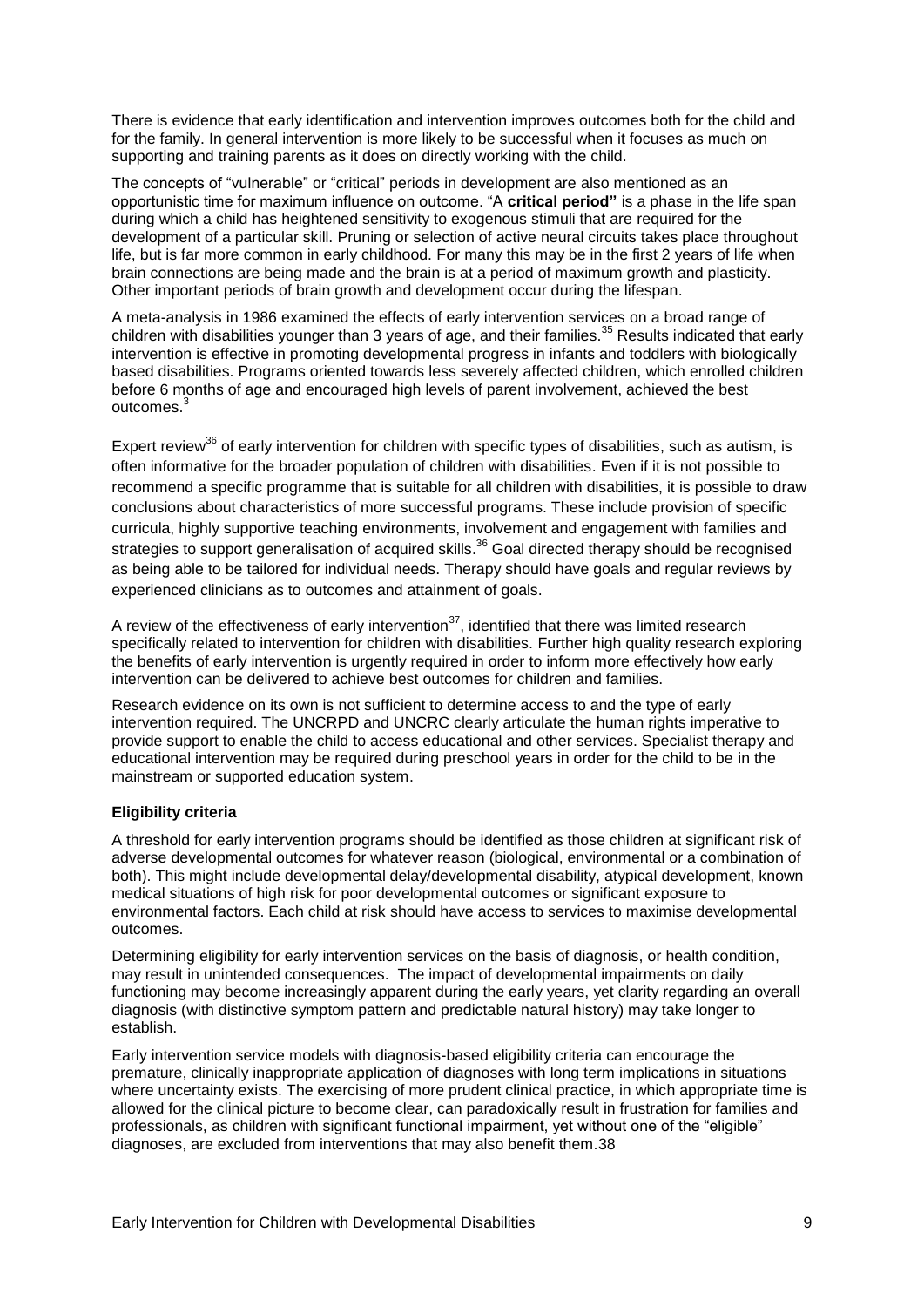It is essential that children with functional disabilities are not discriminated against through requirements for specific medical diagnoses to gain access to intervention and other services.

It is recommended that eligibility for early intervention services be determined primarily by profiling and measuring a child's functional impairment. The presence of a categorical diagnosis may help, in a broad sense, with treatment planning, but should not by itself serve a gate-keeping role. Effective early intervention can begin before formal diagnosis, purely on the basis of the child's functional abilities and support needs.

A framework for organising data on a child's functioning, and tools for measurement of function (impairments and strengths), are necessary for eligibility determinations.

<span id="page-9-1"></span><span id="page-9-0"></span>A prominent example of a standardised framework for the description and classification of the functioning of children exists in the form of the International Classification of Functioning, Disability and Health – Children & Youth Version.<sup>39</sup> The ICF-CY, and its adult equivalent (ICF) has been applied in different sectors (for example, disability and education) and in a range of locations worldwide. It provides a "common language" to enable cross-disciplinary communication.40, 41 A wide variety of standardised tools exist for the evaluation of functional impairments and strengths, which have the capacity to map on to the ICF-CY framework. Measures of function can also be used to monitor progress, with intervention stepped up or down as necessary (for example, the tiered approach of Response to Intervention models).<sup>42</sup>

#### *Paediatricians play an important role in supporting children with developmental disability*

Paediatricians are in a position to advocate for all children irrespective of their potential contribution to society or the financial return on investment made by government.<sup>37</sup> Research continues to demonstrate the involvement of paediatricians in diagnosis and management of children with learning and behavioural conditions, with these representing nearly 30% of clinical caseloads.<sup>43</sup> Paediatricians are involved in the identification, diagnosis, and management of children and young people with developmental disabilities. They also take a holistic view of contributing medical and psychosocial influences and support understanding of the contribution these factors make to a child's functioning.

Paediatricians are integral to the provision of health and diagnostic services for children with developmental disabilities. Specialist children's health services, including consultant paediatricians and multidisciplinary diagnostic and assessment teams, may be accessed by some children with developmental disabilities and complex health needs.<sup>44</sup> Paediatricians have long provided leadership in the early childhood and disability sectors and have strongly advocated for improved recognition of the importance of the early childhood years and models of care for children with developmental disabilities. Paediatricians in Australia and New Zealand such have held senior government roles, led national research alliances, and been appointed national children's commissioner, with many more toiling away within their local networks.

#### **References**

1

- 1. Graves et al. Management Guidelines for Developmental Disability Care.
- 2. Disability in America: toward a National Agenda for Prevention Chapter 4 [http://www.nap.edu](http://www.nap.edu/) Washington DC 1991
- 3. Stoneman and Rugg 2012 "Relationship between etiology and the intervention goals of infants and toddlers receiving early intervention services." Conference Abstract IASSID JIDR 56:703

<sup>1</sup> Centre for Community Child Health, Royal Children's Hospital Melbourne. *Child Health Screening and Surveillance: A Critical Review of the Evidence*. 2002; National Health & Medical Research <sup>2</sup> Early Childhood Intervention Australia:<http://www.ecia.org.au/about.htm>

<sup>3</sup> Centre for Community Child Health, Royal Children's Hospital Melbourne. *Child Health Screening and Surveillance: A Critical Review of the Evidence*. 2002; National Health & Medical Research Council, p.179. Available at [http://www.nhmrc.gov.au/guidelines/publications/ch42.](http://www.nhmrc.gov.au/guidelines/publications/ch42) Accessed 11/03/2011.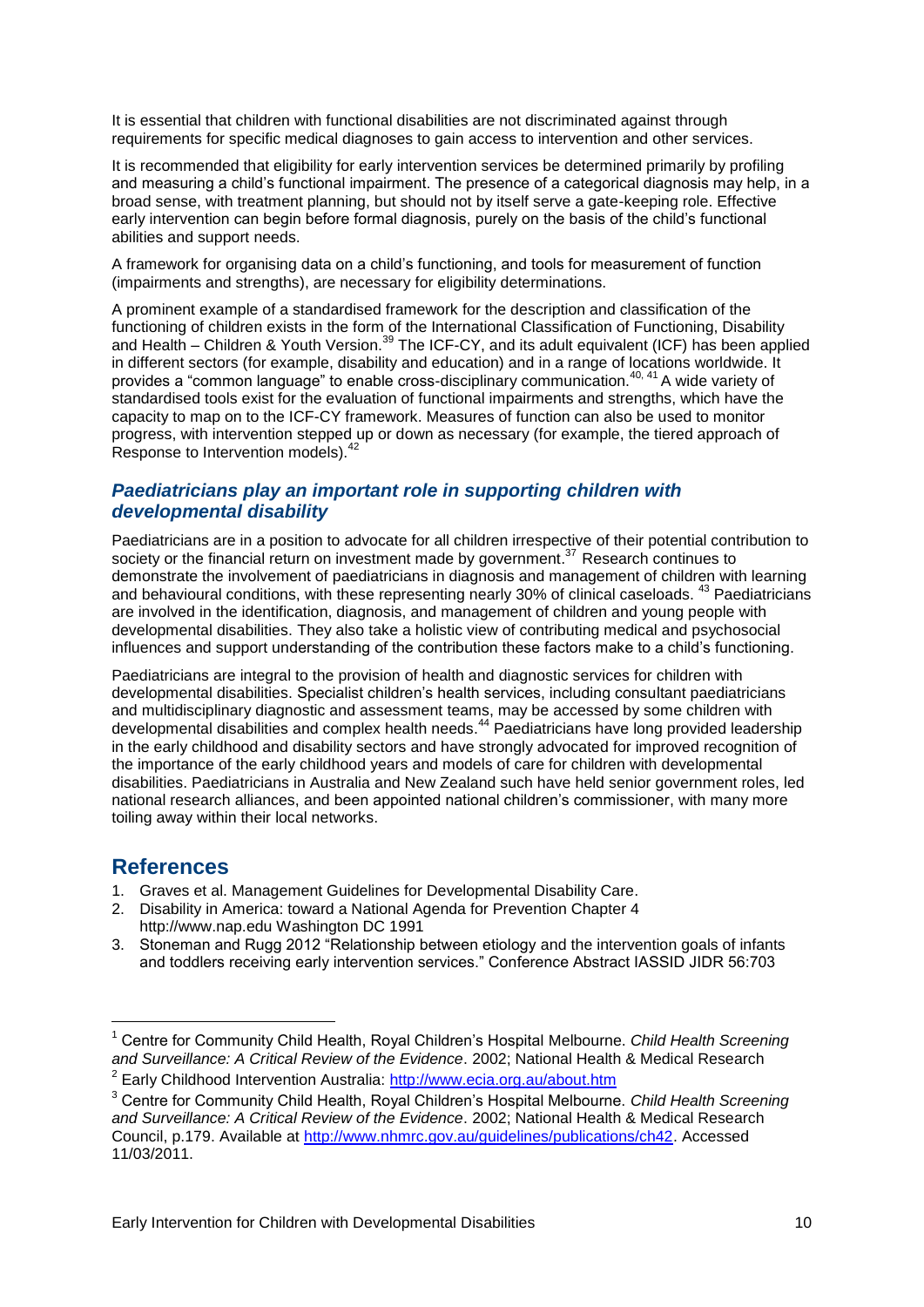<sup>4</sup> Dovle O, Harmon C, Heckman J, Tremblay R. Investing in Early Human Development: Timing and Economic Efficiency**.** UCD Geary Institute, University College Dublin, Belfield, Dublin, Ireland. UCD Geary Institute & UCD School of Economics, University College Dublin, Dublin, Ireland. Department of Economics, University of Chicago, Chicago, US & University College Dublin. UCD School of Public Health and Population Science, University College Dublin, Belfield, Dublin, Ireland & University of Montreal. Econ Hum Biol. Author manuscript; available in PMC 2010 August 29. Published in final edited form as: [Econ Hum Biol.](http://www.ncbi.nlm.nih.gov/entrez/eutils/elink.fcgi?dbfrom=pubmed&retmode=ref&cmd=prlinks&id=19213617) 2009 March; 7(1): 1–6. Published online 2009 January 21. doi: [10.1016/j.ehb.2009.01.002](http://dx.doi.org/10.1016%2Fj.ehb.2009.01.002)

<sup>5</sup> <http://www.who.int/mediacentre/factsheets/fs352/en/index.html> Accessed 14/05/2013.

<sup>6</sup> United Nations. *Convention on the Rights of Persons with Disabilities*. 2006; New York. Available at [http://www.un.org/disabilities/default.asp?navid=14&pid=150.](http://www.un.org/disabilities/default.asp?navid=14&pid=150) Accessed 11/03/2011.

<sup>7</sup> World Health Organisation. *World Report on Disability*. 2011; Available at

[http://www.who.int/disabilities/world\\_report/2011/report/en/index.html.](http://www.who.int/disabilities/world_report/2011/report/en/index.html) Accessed 11/03/2011.

<sup>8</sup> World Health Organization. *Early Childhood Development and Disability: A discussion paper*. World Health Organization: Geneva.

<sup>9</sup> UN Convention on the Rights of People with Disabilities; Preamble.

 $10$  Riou EM, Ghosh S, Francoeur E, Shevell MI, Global developmental delay and its relationship to cognitive skills Dev Med Child Neurol. 2009 Aug;51(8).

<sup>11</sup> Francoeur E, Ghosh S, Reynolds K, Robins R, An International Journey in Search of Diagnostic Clarity: Early Developmental Impairment. *Journal of Developmental & Behavioral Pediatrics* 2010; 31(4): 338-340.

<sup>12</sup> Adolph KE, Robinson SR, Young JW & Gill-Alvarez F. What Is the Shape of Developmental Change? Psychol Rev. 2008 July; 115(3): 527–543.

<sup>13</sup> Yeargin-Allsopp, Murphy, Oakley, & Sikes 1992

<sup>14</sup> AIHW 2004

1

 $15$  Evans et al, 2012.

<sup>16</sup> United Nations Committee on the Rights of the Child. *Convention on the Rights of the Child*. Geneva: General Assembly of the United Nations, 2006.

<sup>17</sup> Moore T & Skinner A. *An integrated approach to early childhood development*. 2010 Centre for Community Child Health, Melbourne for The Benevolent Society, Paddington.

<sup>18</sup> VicHealth. Disability and health inequalities in Australia: Research Summary. 2012. Available at [www.vichealth.vic.gov.au](http://www.vichealth.vic.gov.au/)

<sup>19</sup> CURRENTLY NO REFERENCE, CHASING THIS UP DURING APPROVAL PROCESS

<sup>20</sup> Commonwealth of Australia. *National Carer Strategy*. 2011. Available at

[http://www.fahcsia.gov.au/our-responsibilities/disability-and-carers/publications-articles/national-carer](http://www.fahcsia.gov.au/our-responsibilities/disability-and-carers/publications-articles/national-carer-strategy)[strategy.](http://www.fahcsia.gov.au/our-responsibilities/disability-and-carers/publications-articles/national-carer-strategy) Accessed 11/03/2013

<sup>21</sup> Garner AS, Shonkoff JP. Early childhood adversity, toxic stress, and the role of the pediatrician: translating developmental science into lifelong health. Committee on Psychosocial Aspects of Child and Family Health; Committee on Early Childhood, Adoption, and Dependent Care; Section on Developmental and Behavioral Pediatrics. *Pediatrics*. 2012 Jan;129(1):e224

<sup>22</sup> Emerson E& Robertson J. Title Obesity in young children with intellectual disabilities or borderline intellectual functioning. *International Journal of Pediatric Obesity*. 5(4):320-6, 2010.

<sup>23</sup> Zolnit & Stark 1961

 $24$  Blacher 1984

- <sup>25</sup> Quine & Pahl 1987
- <sup>26</sup> Case 2001
- <sup>27</sup> Taanila et al . 2002
- <sup>28</sup> Davies et al . 2003

 $^{29}$  Graungaard H & Skov L. Why do we need a diagnosis? A qualitative study of parents' experiences, coping and needs, when the newborn child is severely disabled. *Child: care, health and development* 2006; 33( 3)296-307.

 $30$  Sloper P. Turner S. Determinants of parental satisfaction with disclosure of disability. *Developmental Medicine and Child Neurology, 1993, Vol 35, pg 816-825.*